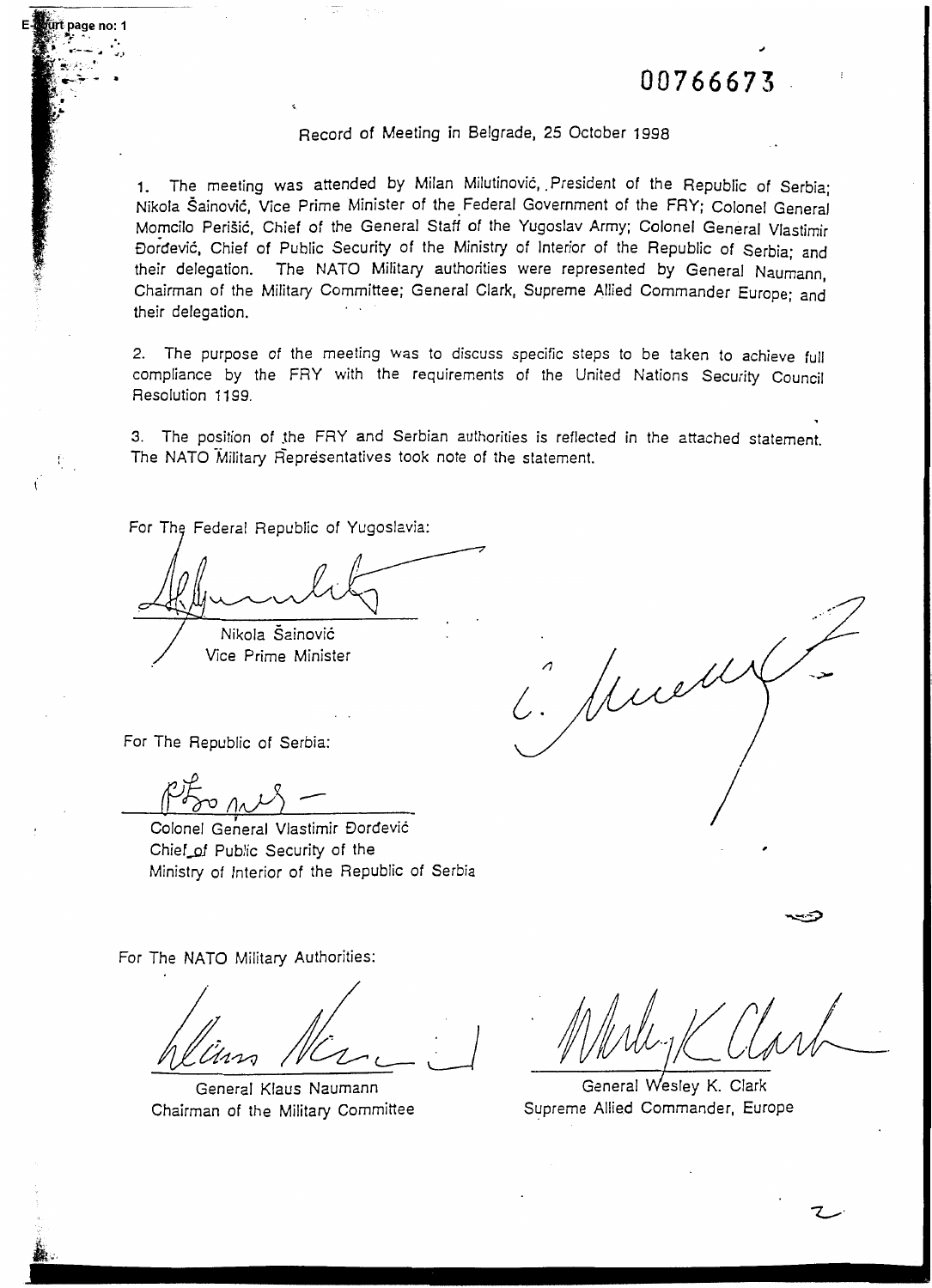**00766674** 

### **STATEMENT**

I. Recognising UNSCR 1199 and proceeding from the fact that organised terrorism has been defeated in Kosmet and that all actions against terrorists have ceased as of September 29, 1998 the authorities of the Federal Republic of Yugoslavia have decided, among other measures, to undertake a series of actions that would help further confidence-building among citizens, members of all national communities living in Kosmet, as well as the resolution of all pending humanitarian problems, especially the speedy return to their homes of all displaced persons. These measures are undertaken-with a clear view of ensuring the return to full normality of life as soon as possible throughout Kosmet, while continuing to secure the safety and well-being of all citizens<sup>-</sup> and innocent civilians of Kosmet, and guaranteeing the right of all citizens, members of all national communities living in Kosovo and Metohija to carry on their everyday life free from any threat and constraint, which includes full freedom of movement for all citizens and state authorities representatives, as well as normal activity of all State organs. .

In order to further encourage the return to peace and normality, the state authorities of the FRY will bring down the level of presence and the equipment of security rorces (MOP and VJ) throughout Kosrnet to normal levels, 1.e. to the levels preceding the outoreak of terrorist activities, with the clear intention of creating conditions that would help the speedy resumption of the political process and resolution of all outstanding political and humanitarian issues.

In this process the State authorities of the FRY are counting on the assistance and support of the OSCE Verification Mission, KDOM and international humanitarian and other organisations.

II. With these goals in mind, the State authorities of the FRY have announced the following measures:

1. Special police units deployed to Kosovo after February 1998 will be withdrawn from Kosovo. Combined police/special police strength in Kosovo will be reduced to their February 1998 duty level.

r-·

E curt page no: 2

 $\wedge$  .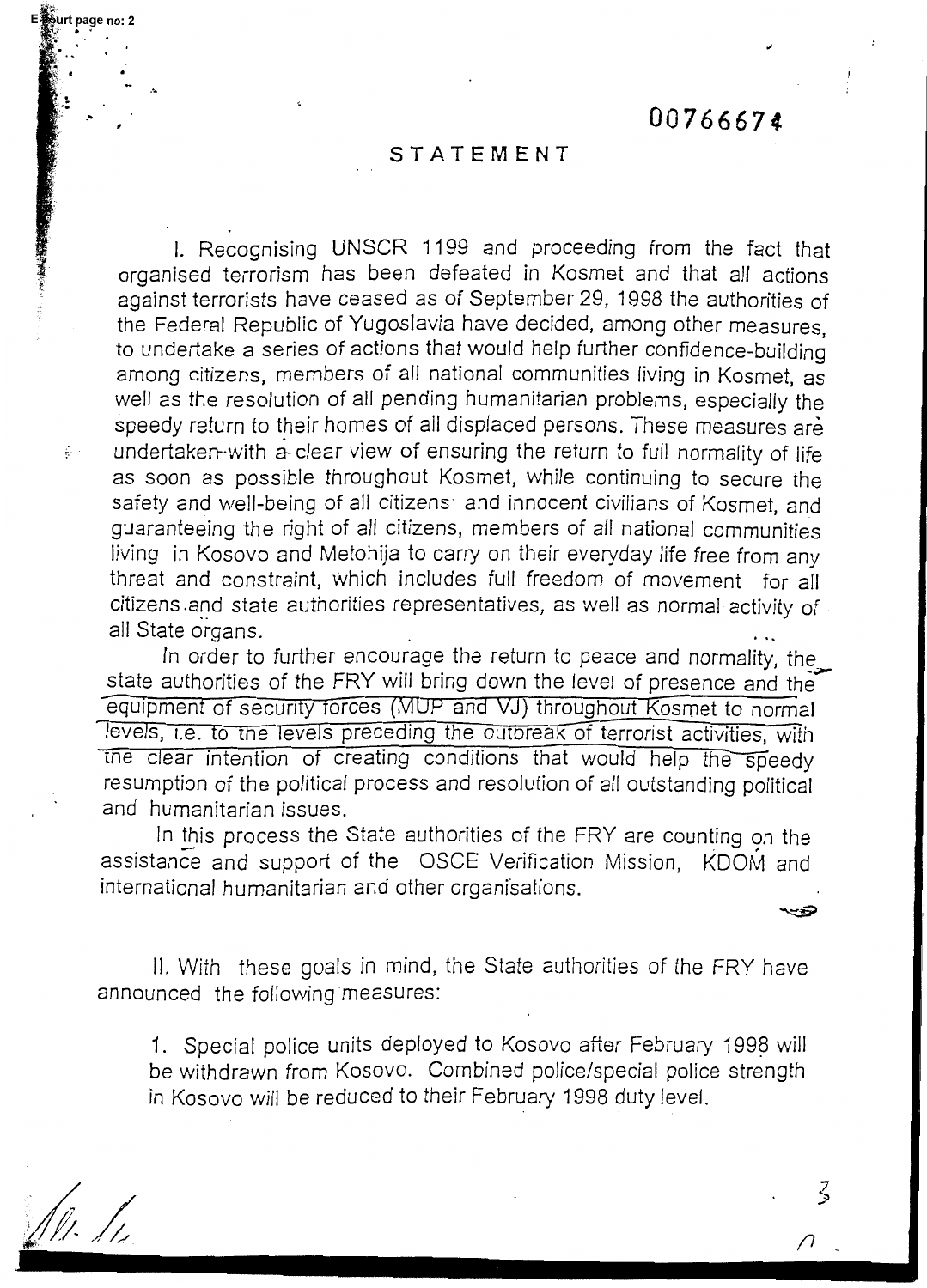# **00766675**

2. Any additional (that is, brought in or transferred after February 1998) heavy weapons (12.7mm or above) or equipment brought into Kosovo or transferred from the VJ to the police/special police will be withdrawn from Kosovo or returned to the VJ.

; ... · **!a?e.n~; 3···** ···· . .': · ··· -· · - ... ··' ....... , ....... -.... • .... ··-· ......................... ·- •• -·· --., ......... .., • .i-•• • ... • ....... \_\_ • \_\_\_\_\_ . \_\_\_ , \_\_\_\_ •

3. Police/special police will resume their normal peacetime activities. Heavy weapons and equipment remaining under MUP control in Kosovo will be returned to cantonments and police stations.

4. All VJ units and additional equipment brought into Kosovo after February 1998 will be withdrawn from Kosovo.

5. Except for those VJ currently augmenting border guards, all VJ elements remaining in Kosovo will return to garrison except for three company-sized teams which will remain deployed, each to protect lines of communications between a) PEC-LAPUSNIK-PRISTINA, b) DAKOVICA-KLINA, and c) PRIZREN-SUVA REKA-PRISTINA These three company-sized teams will return to garrison not later than one week after signature of the Political Agreement.

6. VJ border guards will remain in position along the international border of FRY and conduct ongoing border security operations.

7. The withdrawals and deployments described above will be completed by 1200 hours, 27 October 1998, except for the three company-sized teams in paragraph 5 above. On commencement, movements will be notified to KDOM and the new structures and numbers will be given to KDOM not later than 1200 hours 29 October 1998.

8. In order to ensure verification of these provisions, VJ and MUP commanders will provide to KDOM/OSCE detailed weekly reports of manning, weapons, and activities of their forces, and will provide immediate notification to KDOM/OSCE of any deployments contrary to these provisions and will explain the circumstances regarding such. deployments.

/

 $\mathcal{L}$ 

 $\left( \begin{array}{cc} 0 & 0 \\ 0 & 0 \end{array} \right)$ 

...